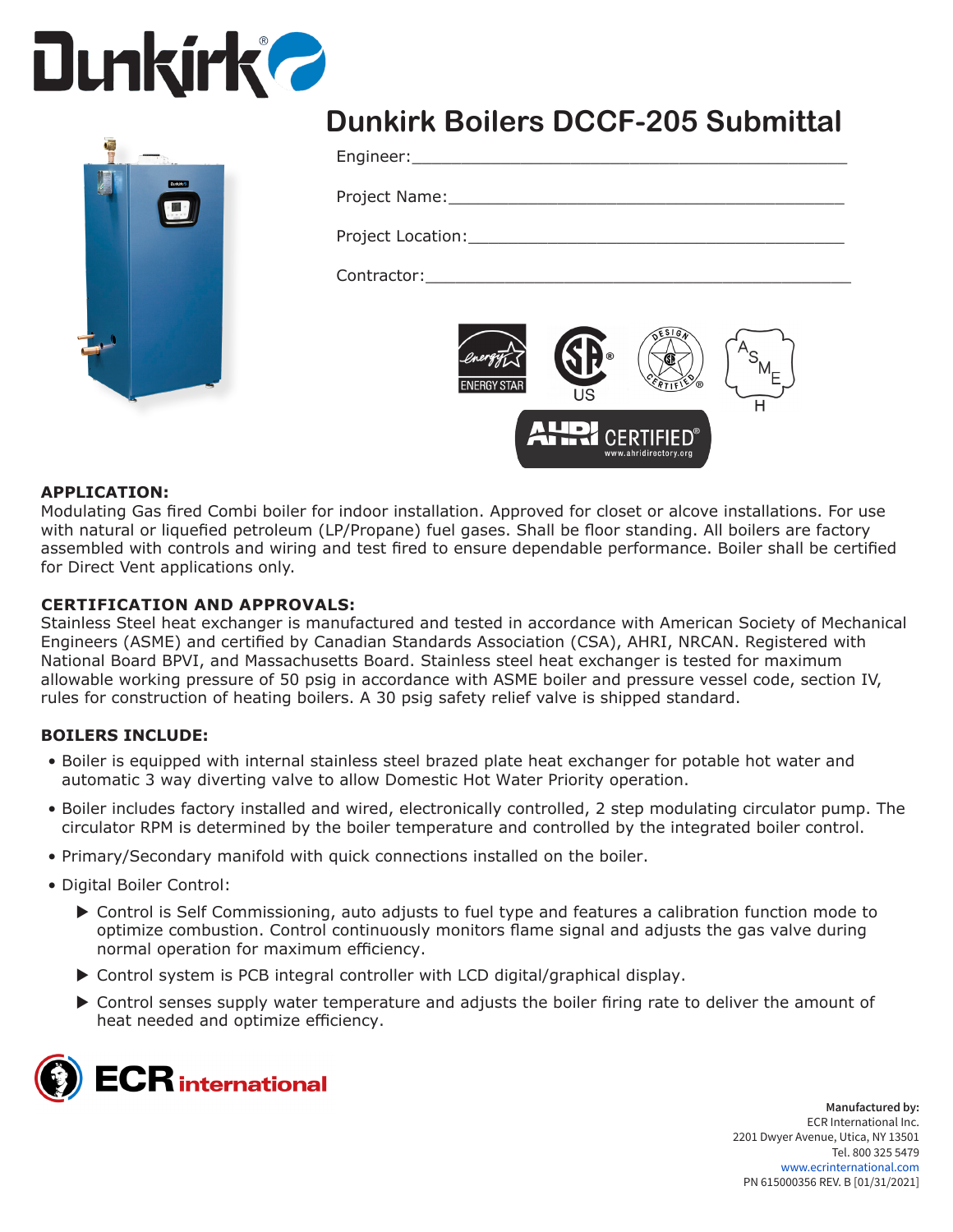

- $\triangleright$  Control can sense and display supply water temperature and indicate when boiler is in central heating or domestic water mode.
- ▶ Control has selectable DHW preheat mode. Preheat mode will maintain brazed plate heat exchanger temperature to speed DHW delivery.
- ▶ Control can accept an optional proprietary Outdoor Air sensor and has field adjustable reset curves.
- $\triangleright$  Control displays Error Codes and Diagnostic information.
- $\triangleright$  Control can accept 0-10V input to manage heating set-point or heating power level.
- Boiler Combustion System:
	- $\blacktriangleright$  The Gas valve is a modulating valve capable of firing from:
		- 205,000 BTU input down to 29,500 BTU input in Combi mode (7:1 turn down).
		- 164,000 BTU input down to 29,500 BTU input in Heat mode (5.5:1 turn down).
	- $\triangleright$  Induced draft blower is variable speed controlled by the PCB.
	- ▶ Burner is constructed of Iron-Chromium stainless steel.
	- ▶ Ignition system shall incorporate a Direct Spark Igniter and a separate Flame Sensing rod
- Heat Exchanger:
	- ▶ Boiler's primary heat exchanger is constructed of Iron-Chromium stainless steel.
	- $\triangleright$  DHW brazed plate is constructed of Stainless Steel.
- Electrical
	- ▶ 120 volts AC, 60 Hertz, 1-phase; less than 12 amps (15 amp circuit manufacturer recommended)
	- ▶ Low voltage terminal strip for Thermostat, and Outdoor Air Sensor.
- Other:
	- ▶ Field supplied Anti-Scald valve is required for Domestic Hot Water Supply.
- Warranty
	- $\blacktriangleright$  Factory Standard Limited Warranty is 10 years on heat exchanger, one year on parts.
	- $\triangleright$  Please see the Limited Warranty for More Detail on Warranty Registrations & Extensions.
- Optional Equipment
	- ▶ Outdoor Air Sensor Kit
	- $\triangleright$  Coaxial and Two-pipe venting components

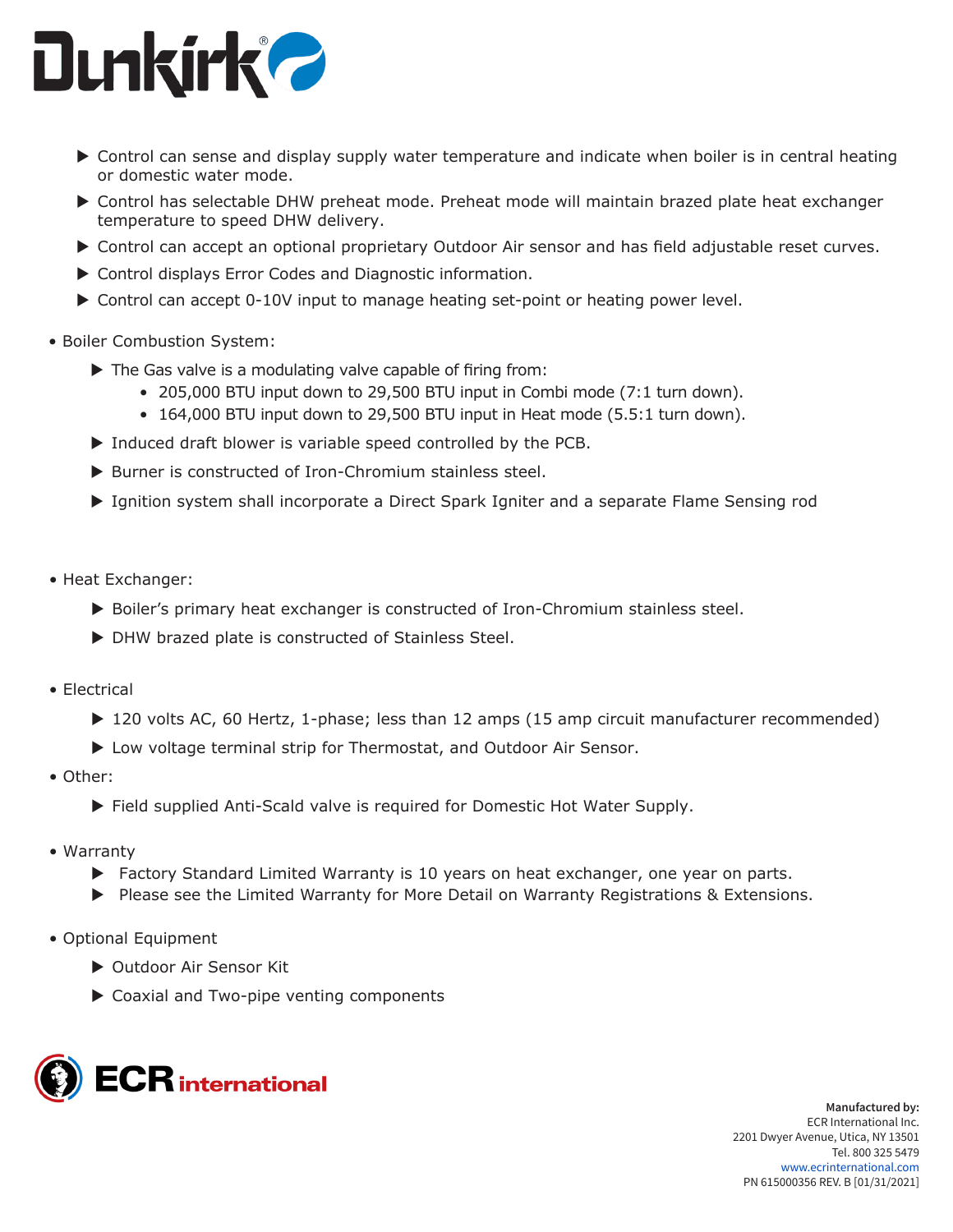

| <b>Clearances</b>                                                     |                                                                                                            |                                                  | <b>Combustible</b><br><b>Materials</b><br>(Required) $(1)$ |                                              |                       | Service (1)(2)                   |                            |                     |
|-----------------------------------------------------------------------|------------------------------------------------------------------------------------------------------------|--------------------------------------------------|------------------------------------------------------------|----------------------------------------------|-----------------------|----------------------------------|----------------------------|---------------------|
|                                                                       |                                                                                                            | <b>Top</b>                                       |                                                            | 0''                                          |                       | $0 \text{ mm}$                   | $8 - 5/8"$                 | 220 mm              |
|                                                                       | <b>Left Side</b><br><sup>(1)</sup> Required distances<br><b>Right Side</b><br>measured from boiler jacket. |                                                  |                                                            | $1 - 3/4"$                                   |                       | 45 mm                            | $1 - 3/4"$                 | 45 mm               |
|                                                                       |                                                                                                            |                                                  |                                                            | $1 - 3/4"$                                   |                       | 46 mm                            | $1 - 3/4"$                 | 45 mm               |
| <sup>(2)</sup> Service, proper operation<br>clearance recommendation. |                                                                                                            | <b>Front</b>                                     |                                                            | 0''                                          |                       | 0 <sub>mm</sub>                  | $17 - 3/4"$                | 450 mm              |
| *Allowance for piping at                                              |                                                                                                            | <b>Back</b>                                      |                                                            | 0''                                          |                       | 0 <sub>mm</sub>                  | 0''                        | 0 <sub>mm</sub>     |
| bottom of boiler not included.                                        |                                                                                                            | <b>Bottom</b>                                    |                                                            | 0''                                          |                       | 0 <sub>mm</sub>                  | <b>NA</b>                  | ΝA                  |
|                                                                       |                                                                                                            | <b>Combustion Air /</b><br><b>Venting Piping</b> |                                                            | 0''                                          |                       | 0 <sub>mm</sub>                  | 6"                         | 155 mm              |
| 205 Physical Data & Specifications                                    |                                                                                                            |                                                  |                                                            |                                              |                       |                                  |                            |                     |
| <b>Central Heat Supply &amp; Return</b>                               |                                                                                                            |                                                  | 1" NPT - Male                                              |                                              |                       |                                  |                            |                     |
| <b>Central Heat Primary / Secondary Manifold</b>                      |                                                                                                            |                                                  |                                                            | 1-1/2" Copper Sweat                          |                       |                                  |                            |                     |
| <b>DHW (Cold Water) Inlet &amp; Outlet</b>                            |                                                                                                            |                                                  |                                                            | 1" Copper Sweat                              |                       |                                  |                            |                     |
| <b>Gas Connection</b>                                                 |                                                                                                            |                                                  |                                                            | 3/4" NPT - Female                            |                       |                                  |                            |                     |
| <b>DHW Maximum Flow Rate</b>                                          |                                                                                                            |                                                  |                                                            | 5.0 GPM                                      |                       |                                  |                            |                     |
| <b>Dimensions / Weights</b>                                           |                                                                                                            |                                                  |                                                            | "Width"                                      |                       | "Height"                         | "Depth"                    | "Weight"            |
|                                                                       |                                                                                                            |                                                  |                                                            | 42.69"<br>18.56"                             |                       |                                  | 23.55"<br>168 lbs.         |                     |
| <b>Electrical</b>                                                     | 120 Volts AC, 60 Hertz, Single Phase, less than 12 amps<br>(15 amp circuit recommended)                    |                                                  |                                                            |                                              |                       |                                  |                            |                     |
| Size                                                                  | Input Rate<br>(MBH)<br>0-2000 ft                                                                           | Heating<br>Capacity<br>(MBH)<br>0-2000 ft        |                                                            | Net AHRI Rating,<br>Water (MBH)<br>0-200 Oft |                       | Vent Diameter<br>O.D.<br>Coaxial | Vent<br>Diameter<br>2-pipe | AFUE <sup>(%)</sup> |
| <b>DCCF-205</b><br><b>Heating Mode</b>                                | 164,000                                                                                                    | 153,000                                          | 133,000                                                    |                                              | 4''/2''<br>100mm/60mm |                                  | $2''$ or $3''$             | 95.0                |
| <b>DCCF-205</b><br><b>DHW Mode</b>                                    | 205,000                                                                                                    | 184,500                                          | N/A                                                        |                                              | 4''/2''<br>100mm/60mm |                                  | $2''$ or $3''$             | N/A                 |

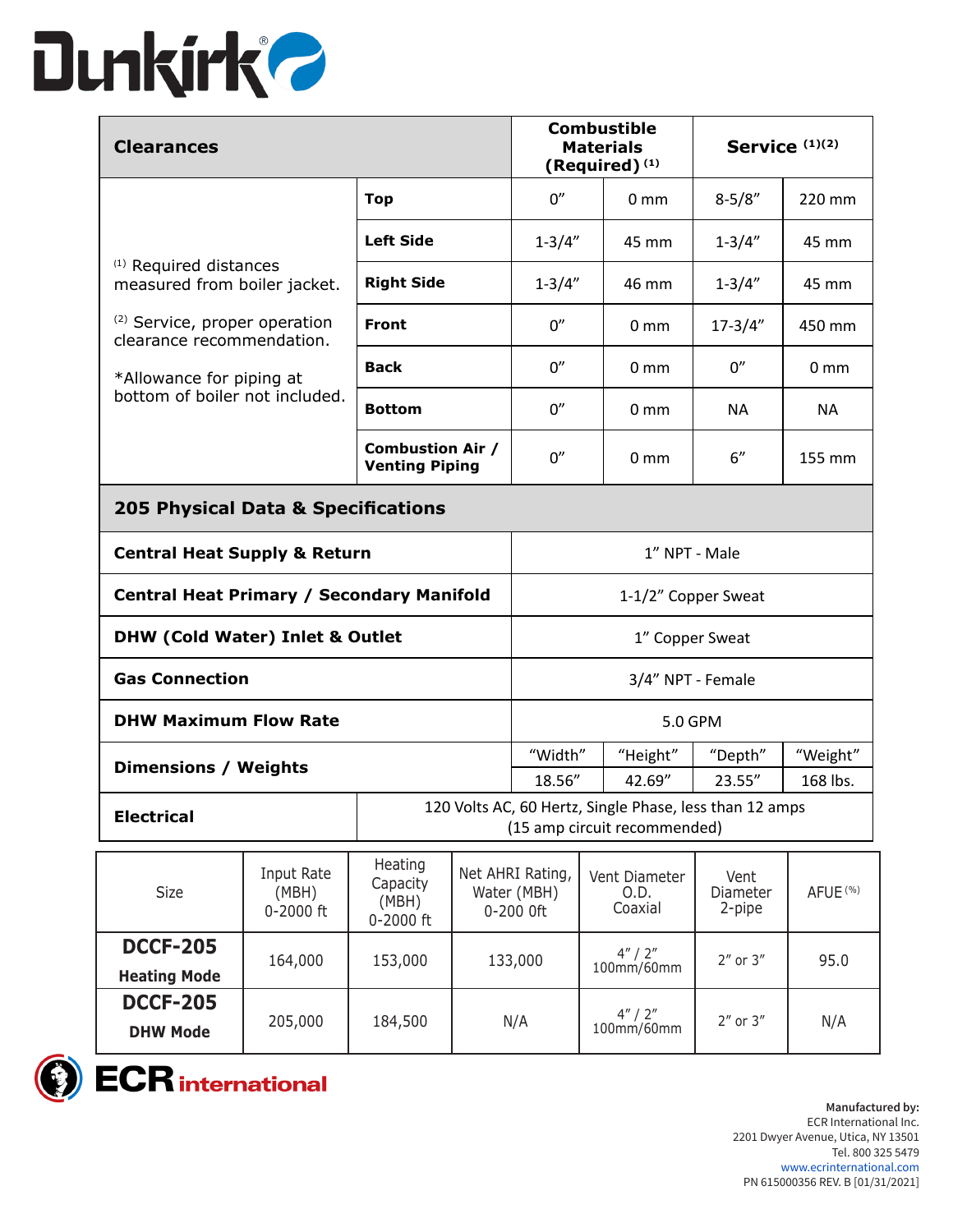### **Dunkirk?**

| 43.00 psi / 2.96 bar<br>Max System Pressure |                      |
|---------------------------------------------|----------------------|
| Min System Pressure                         | 7.25 psi / 0.50 bar  |
| Max System Temperature                      | 176°F / 80°C         |
| Pressure Relief Valve Setting               | 30.00 psi / 2.11 bar |
| <b>Flow Connection</b>                      | 1.5" Sweat           |
| <b>Return Connection</b>                    | 1.5" Sweat           |
| <b>Relief Valve Connection</b>              | $3/4''$ NPT          |
| Recommended Operational System Pressure     | $21.7$ psi / 1.5 bar |

| <b>Domestic Hot Water (Sealed System)</b> |                         |  |  |  |
|-------------------------------------------|-------------------------|--|--|--|
| Max Inlet Pressure                        | 116.00 psi / 8 bar      |  |  |  |
| Min Inlet Pressure                        | 2.9 psi / 0.2 bar       |  |  |  |
| Min DHW Flow Rate                         | $0.55$ gpm / 2.50 l/min |  |  |  |
| Cold Water Inlet Connection               | 3/4" Sweat              |  |  |  |
| <b>DHW Outlet Connection</b>              | 3/4" Sweat              |  |  |  |
| Max DHW Temperature                       | 140°F/60°C              |  |  |  |
| <b>DHW Water Content</b>                  | $0.10$ gal/ $0.37$ L    |  |  |  |

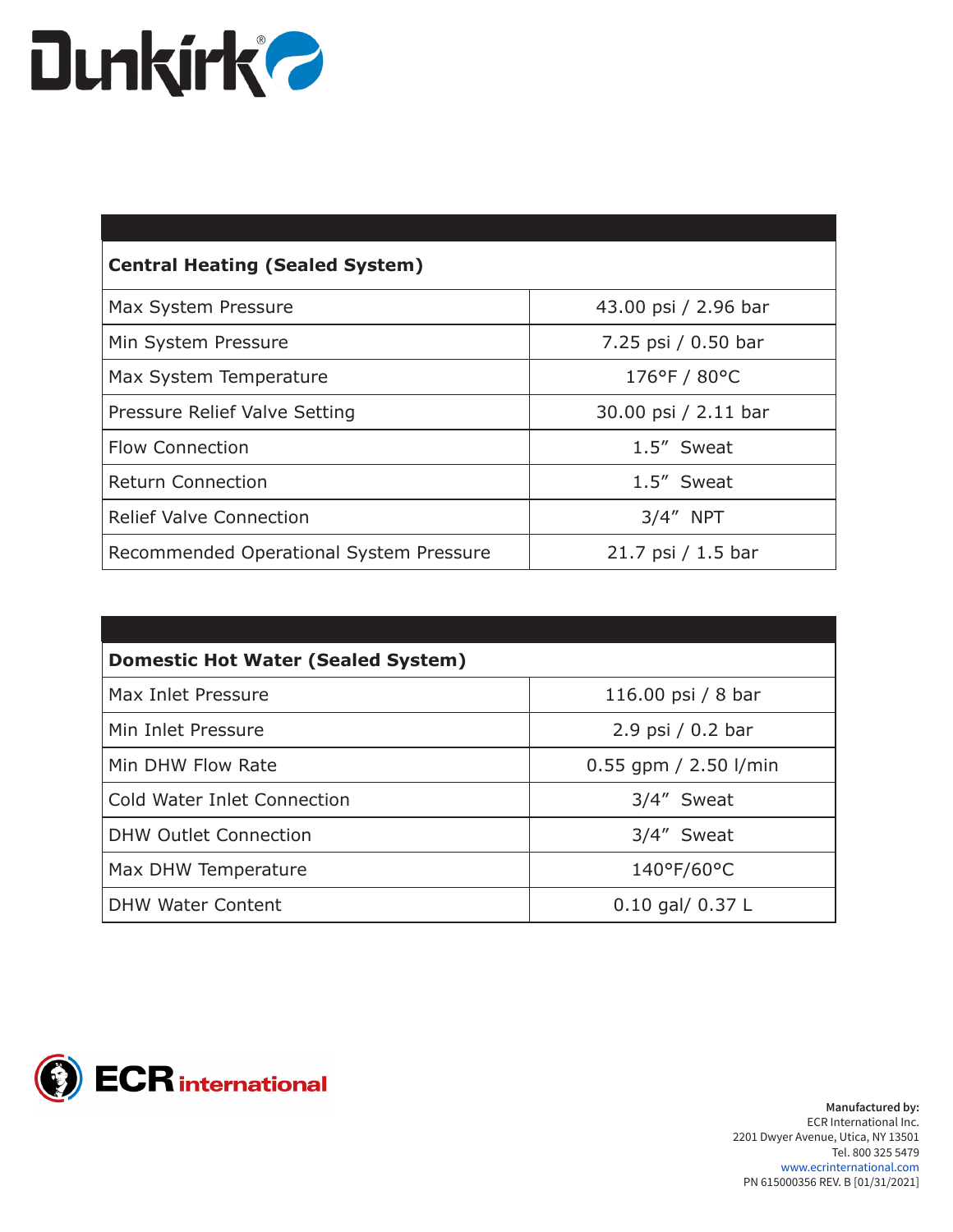# **Dunkirk?**